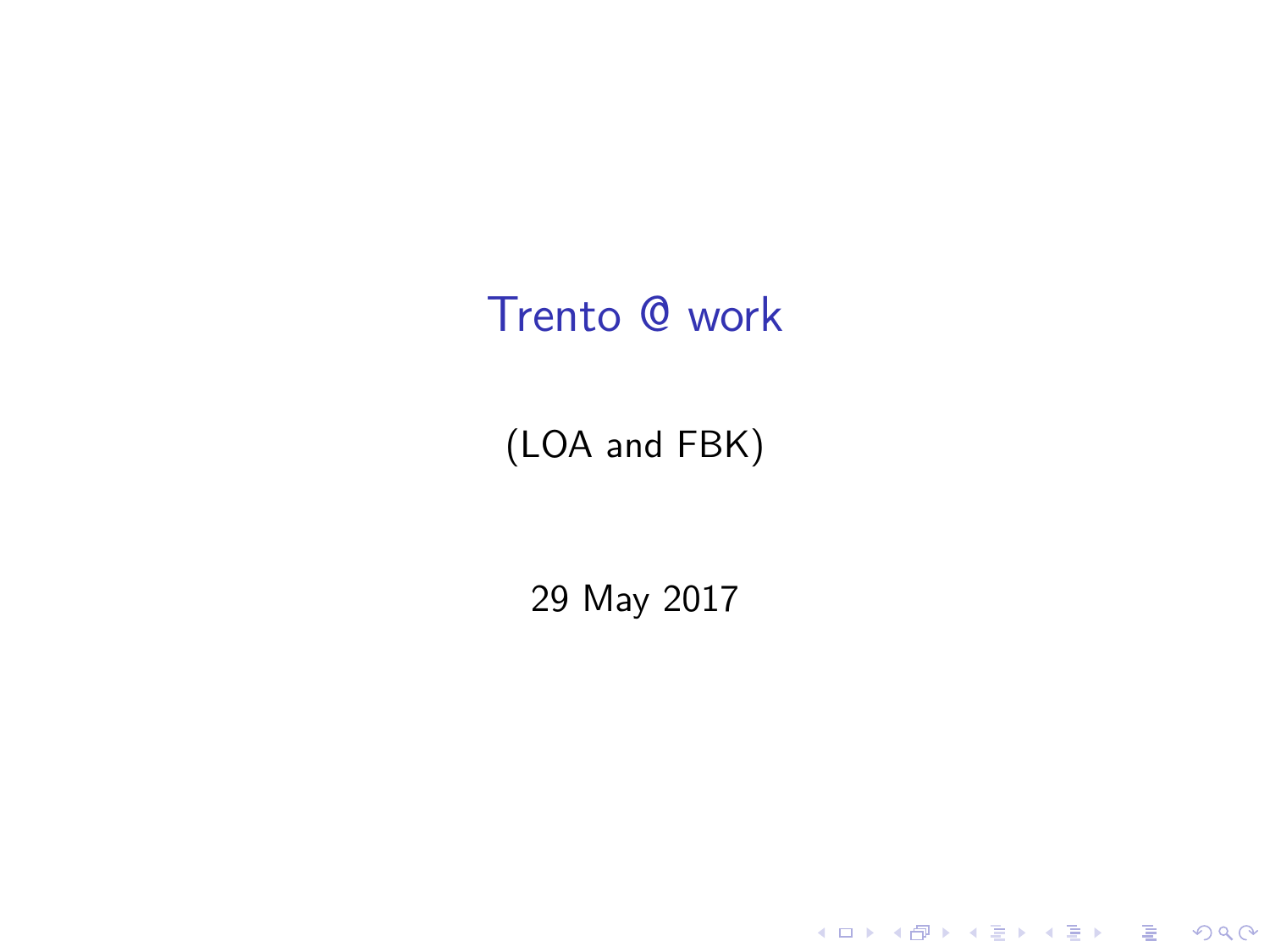### **Overview**

 $\triangleright$  Development towards Deliv. 1

イロト イ御 トイミト イミト ニミー りんぴ

 $\triangleright$  Ongoing work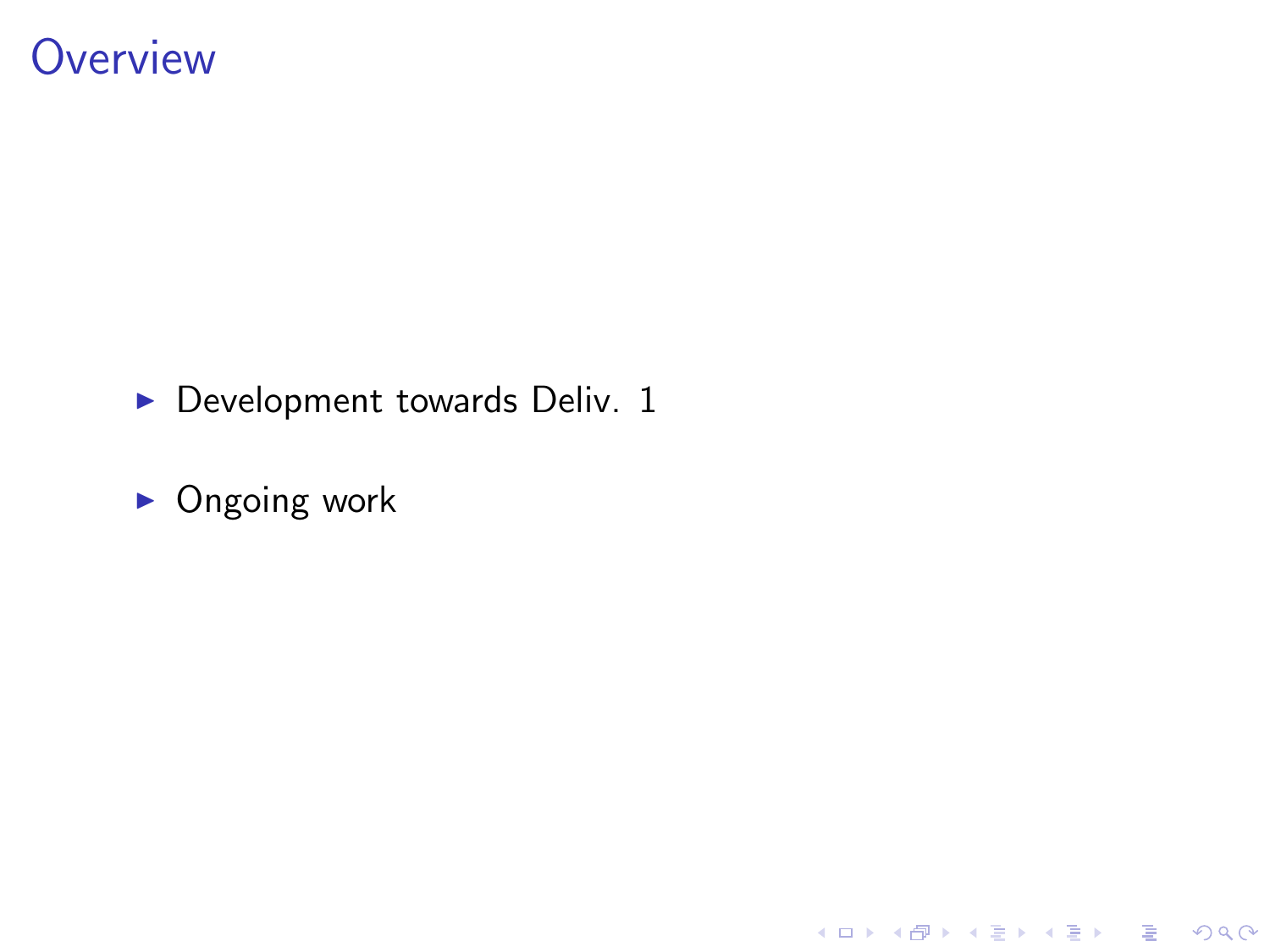### Deliverable 1.1

#### D1.1 "Dolce extension for business processes"

This deliverable is the result of two tasks:

T1.1 Definition of key notions for the business process environment like organizations, **roles**, functionality, **activity**, event, trigger, agency, resource, artifacts, taking into account concrete process modeling languages such as BPMN and EPCs.

**KORK ERKER ADE YOUR** 

T1.2 Development of an extension of Dolce based on T1.1 including relevant relationships and dependencies.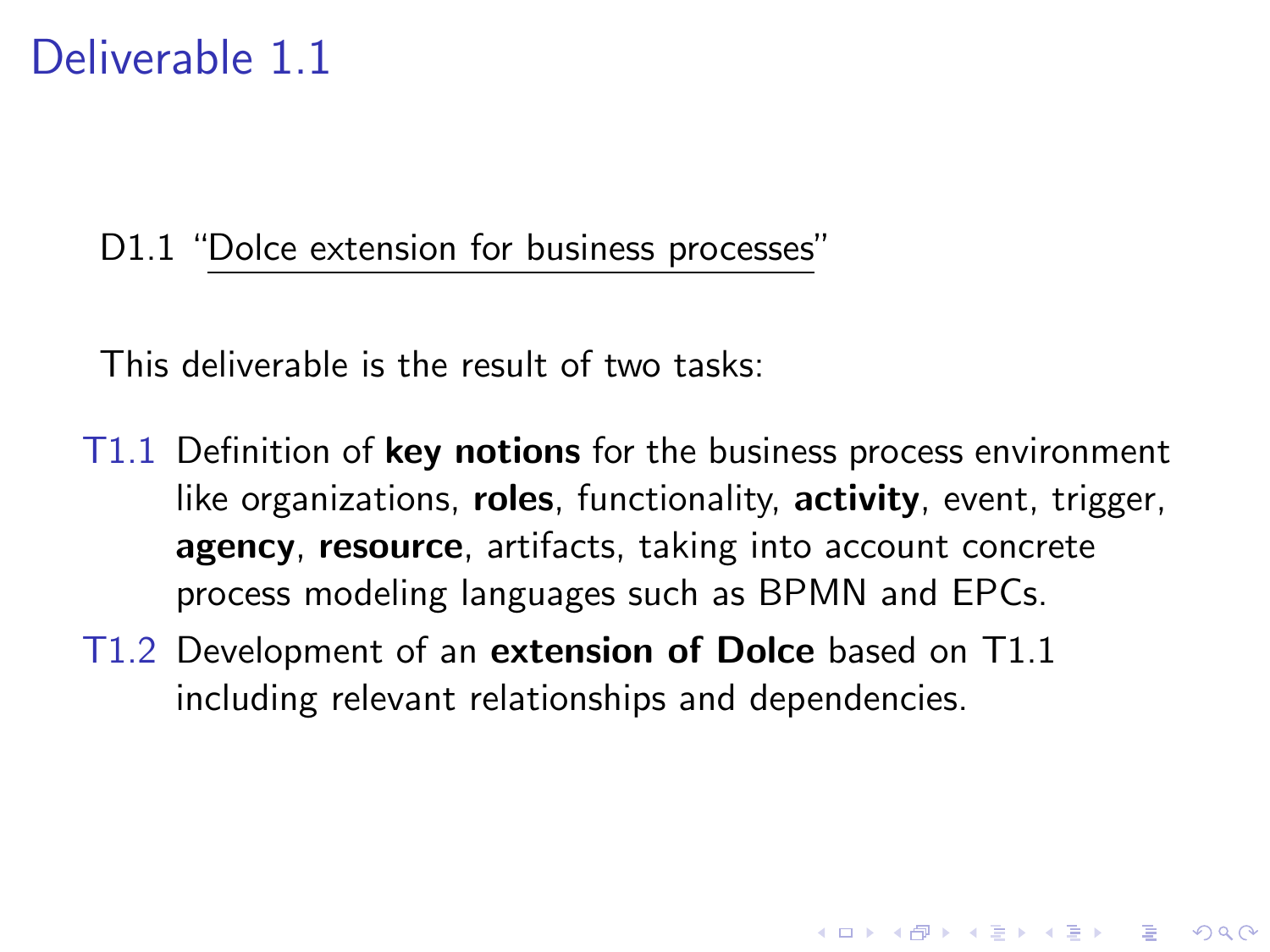In practice,

 $\triangleright$  Part related to T1.1 will be a presentation of foundational work initiated some time ago with a deepening due to an ongoing analysis of process modeling languages (see later).

K ロ ▶ K @ ▶ K 할 > K 할 > 1 할 > 1 이익어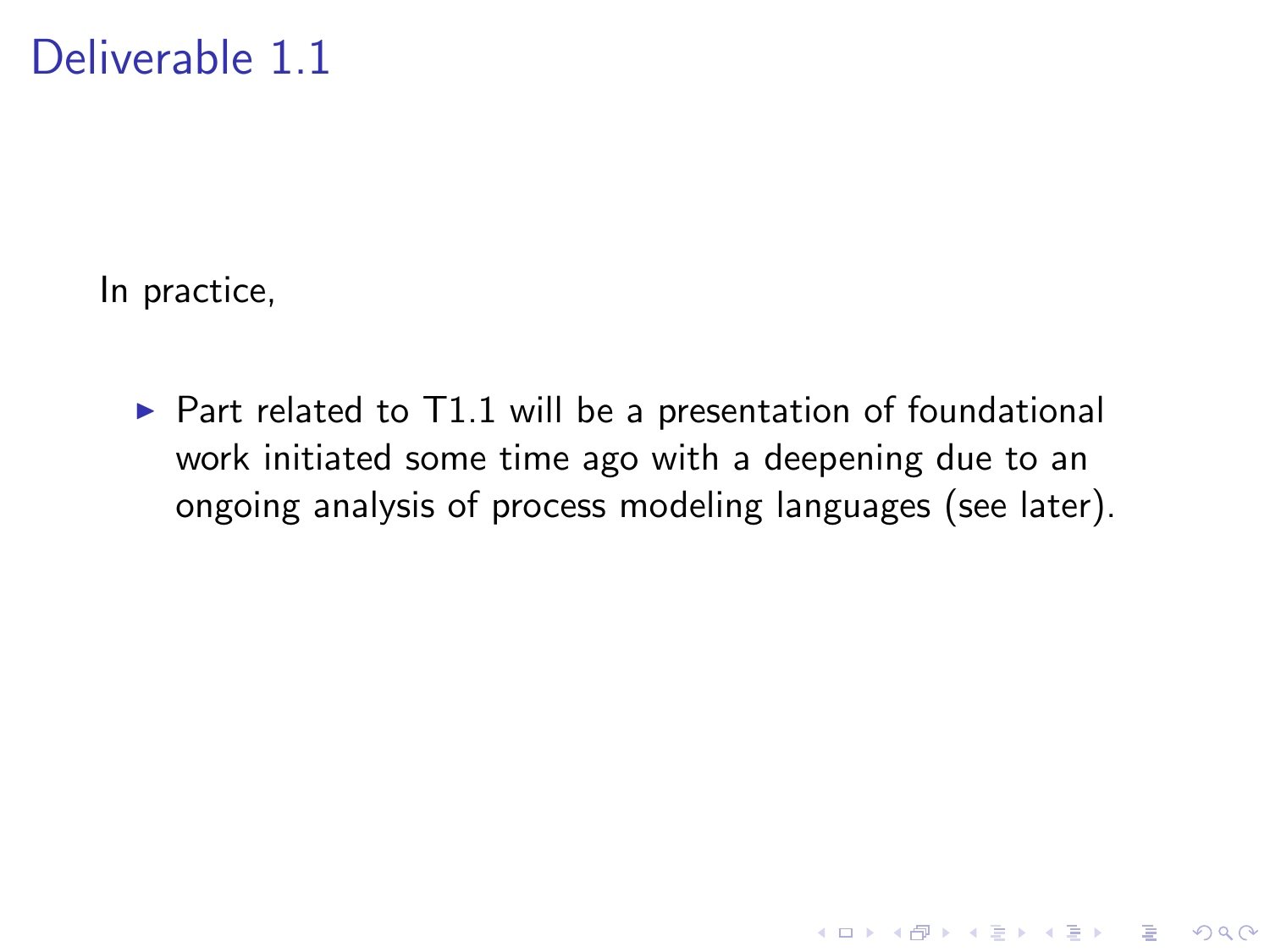In practice,

 $\triangleright$  Part related to T1.1 will be a presentation of foundational work initiated some time ago with a deepening due to an ongoing analysis of process modeling languages (see later).

**K ロ ▶ K @ ▶ K 할 X X 할 X → 할 X → 9 Q Q ^** 

 $\triangleright$  Part related to T1.2 will be an extension of Dolce concentrating on agents, roles and resources.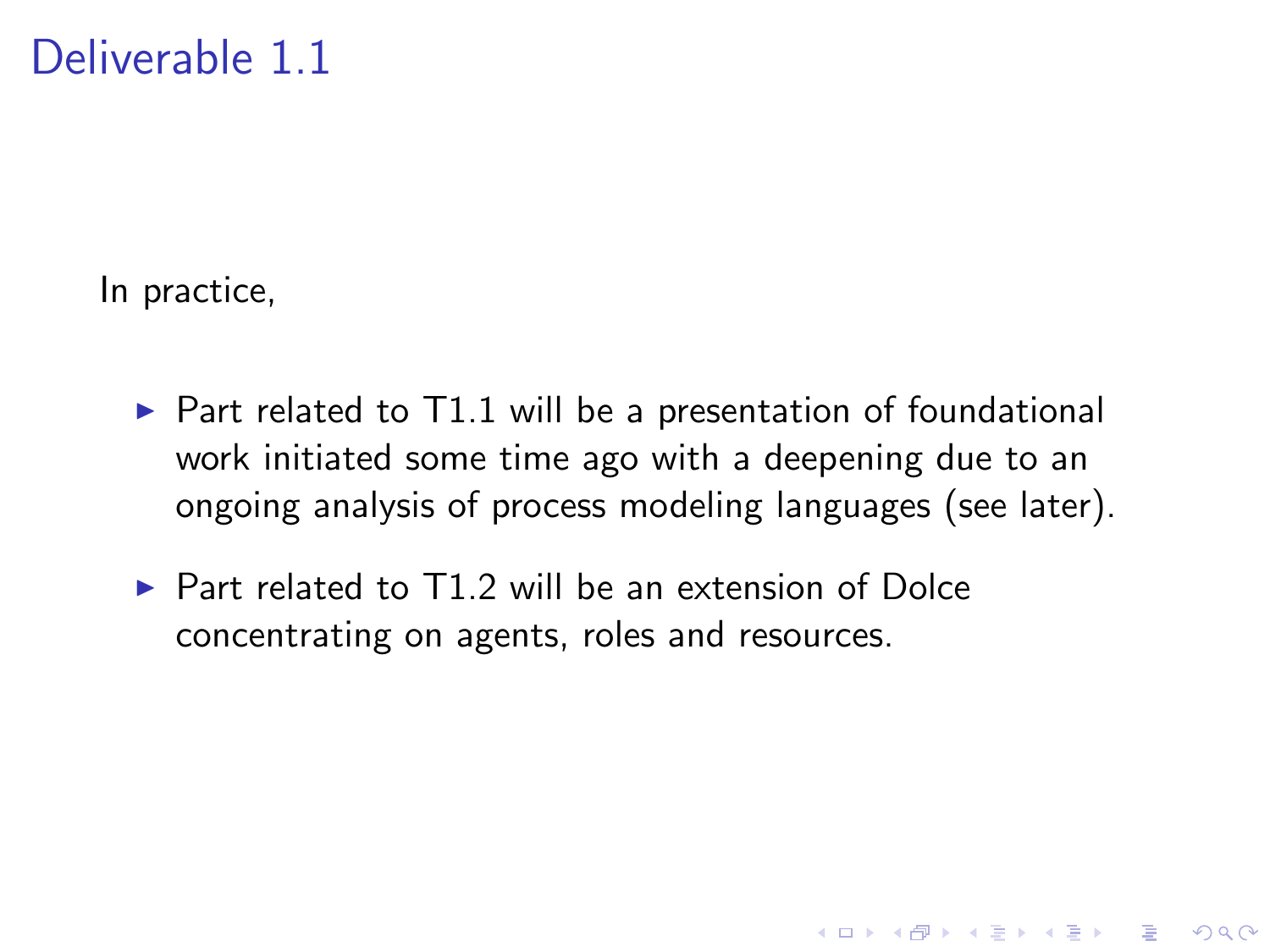# Ongoing work

#### Analysis of business process participants

K ロ ▶ K @ ▶ K 할 ▶ K 할 ▶ | 할 | ⊙Q @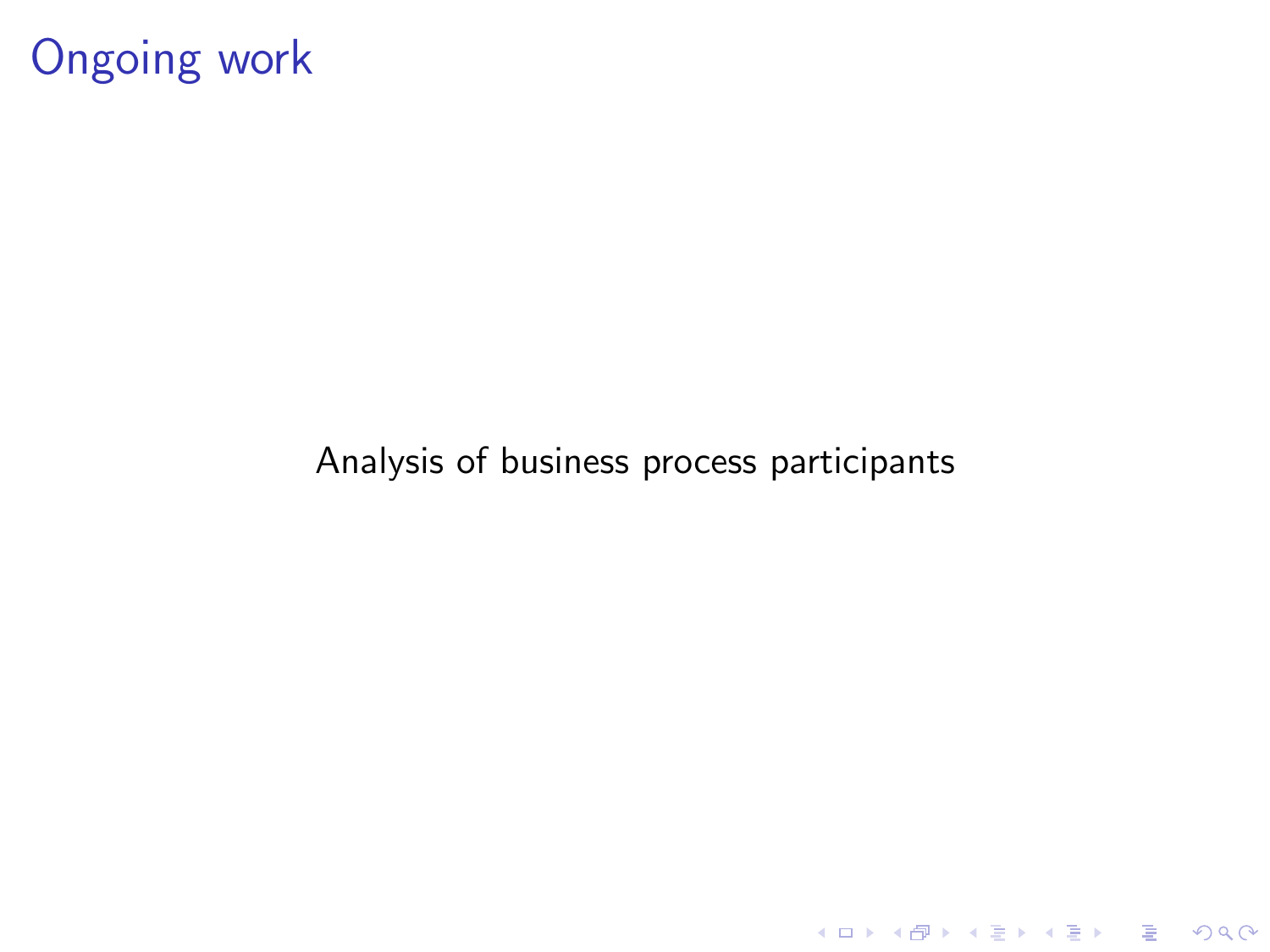The really basic shared view of business processes

A business process is a a set of one or more linked activities which collectively realize a business goal.

(we are interested in the definition of process, not its instances)

**K ロ ▶ K @ ▶ K 할 X X 할 X → 할 X → 9 Q Q ^**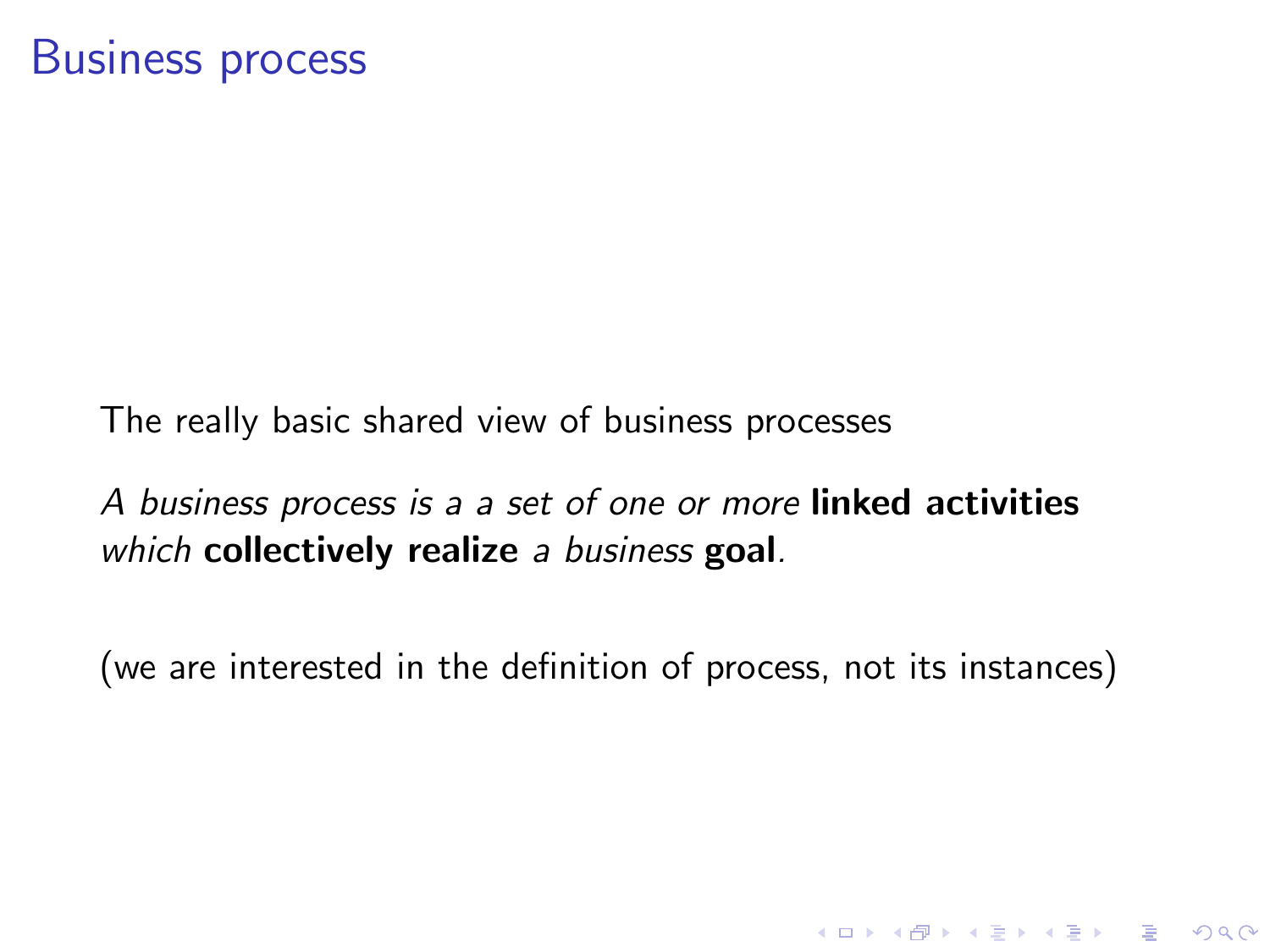Activities are played by actors in particular roles, consume some resources and produce others but we do not have information about actors, roles and resources

There is no deep commitment on what the links stand for: order, time, causality, dependence

**K ロ ▶ K @ ▶ K 할 X X 할 X → 할 X → 9 Q Q ^** 

There is no deep commitment on what collective realization means

There is no deep commitment on what **business** refers to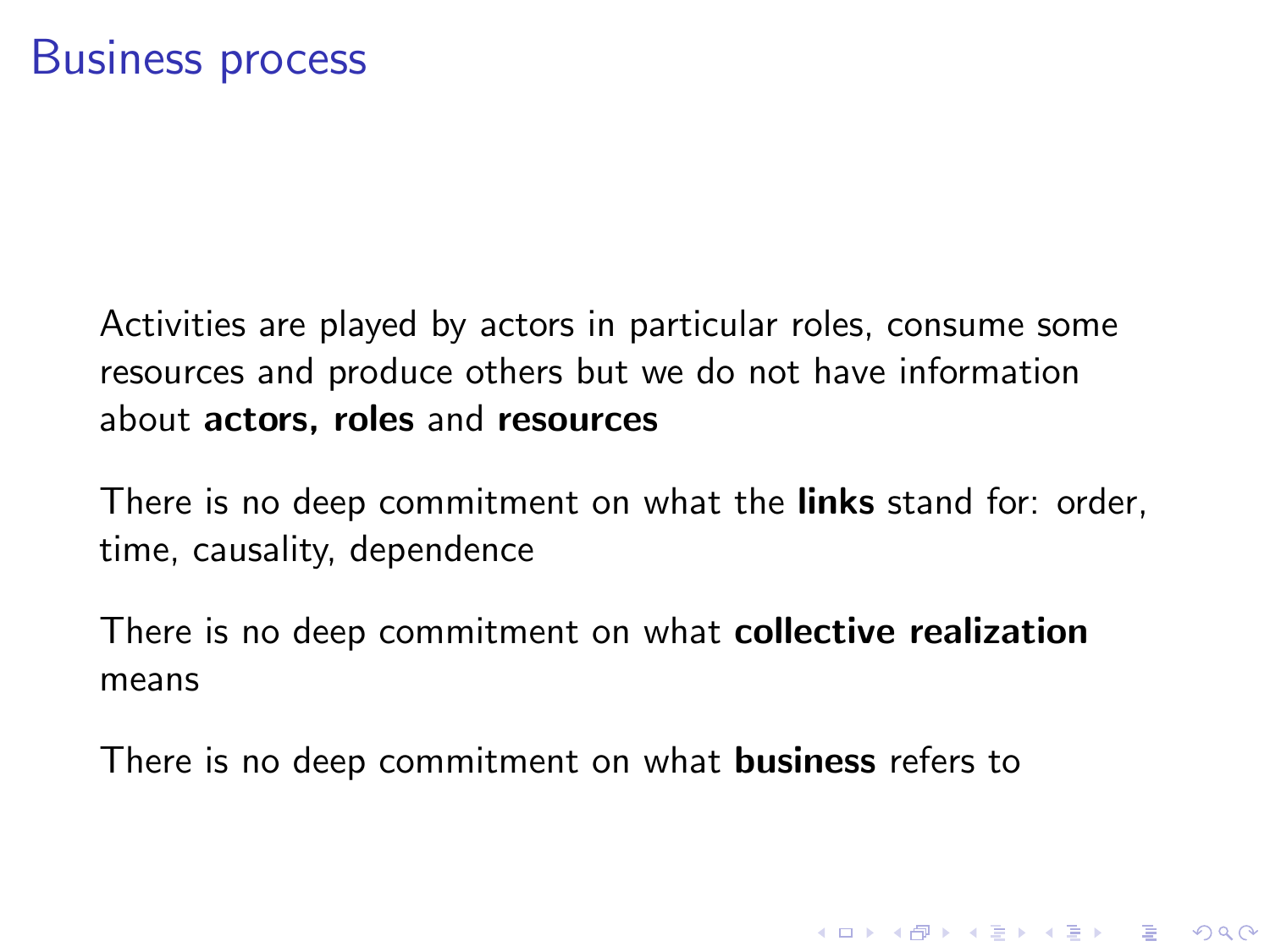the definition does not give enough information to understand the structure of a business process

the definition does not give enough information to understand how the activities are related (an activity occurring in isolation is physically the same but its meaning is different)

We thus need to look at the (list of) activities to extract more information on the structure of business processes

4 D > 4 P + 4 B + 4 B + B + 9 Q O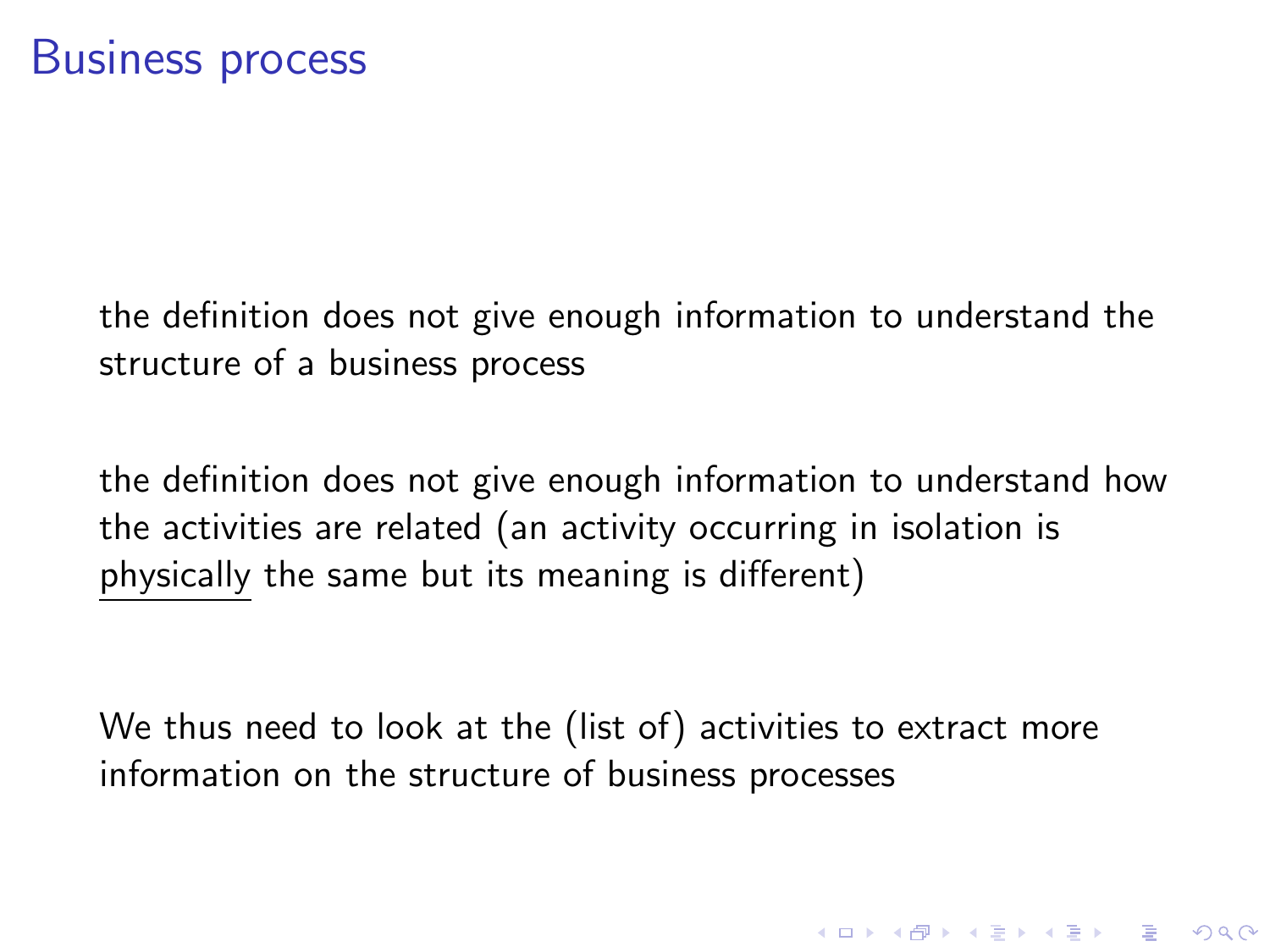<span id="page-9-0"></span>First: we assume that activities are typed

Second: we assume that activities are provided with some internal structure at least enough to identify participants.

**K ロ ▶ K @ ▶ K 할 X X 할 X → 할 X → 9 Q Q ^** 

Third: we assume that activities are organized in subsets.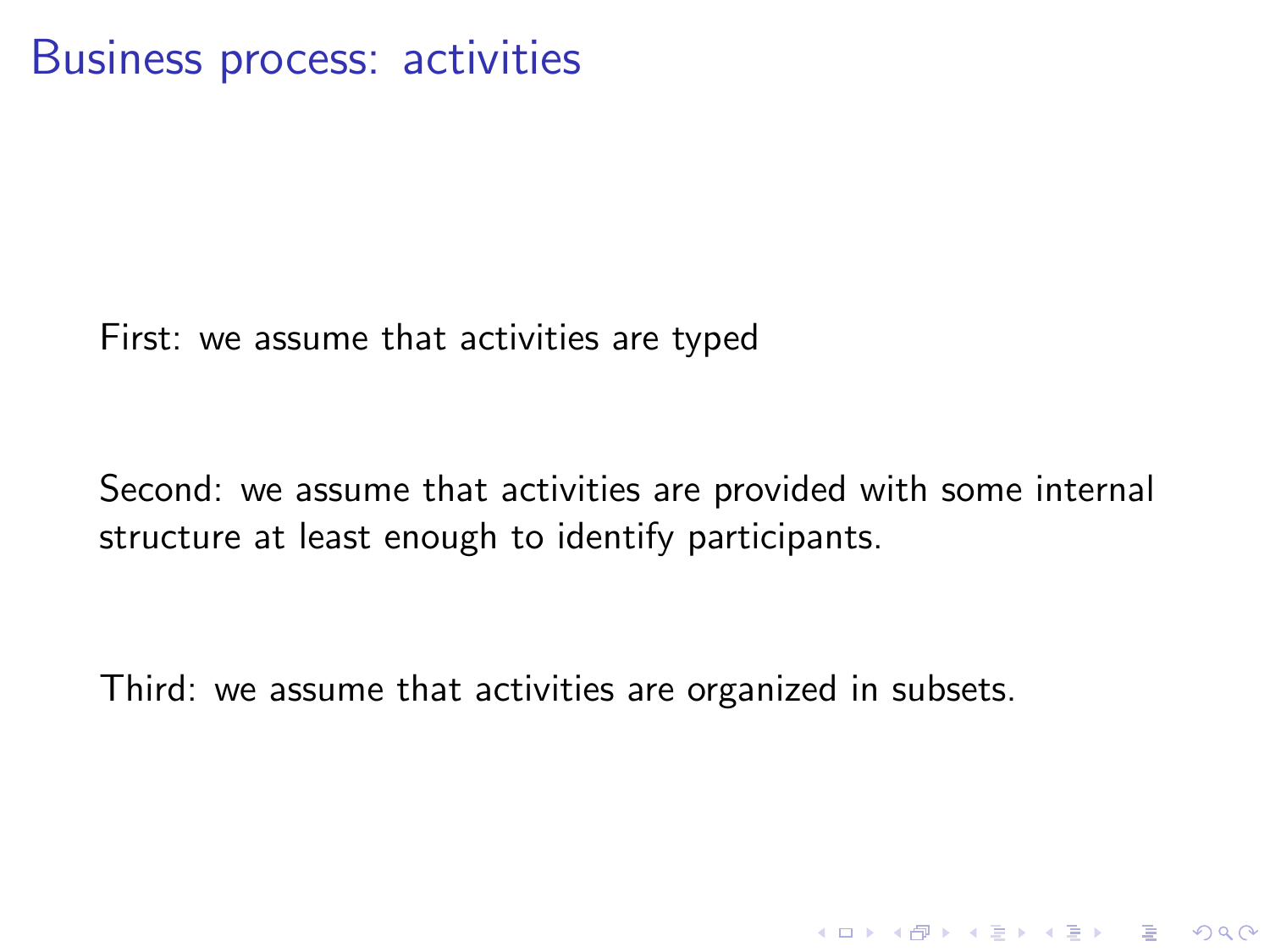### <span id="page-10-0"></span>Business process: activities

 $\blacktriangleright$  Types: an activity is not a neutral transformation, it is a transformation with a perspective, a focus (exchange vs buying/selling)

**K ロ ▶ K @ ▶ K 할 X X 할 X → 할 X → 9 Q Q ^**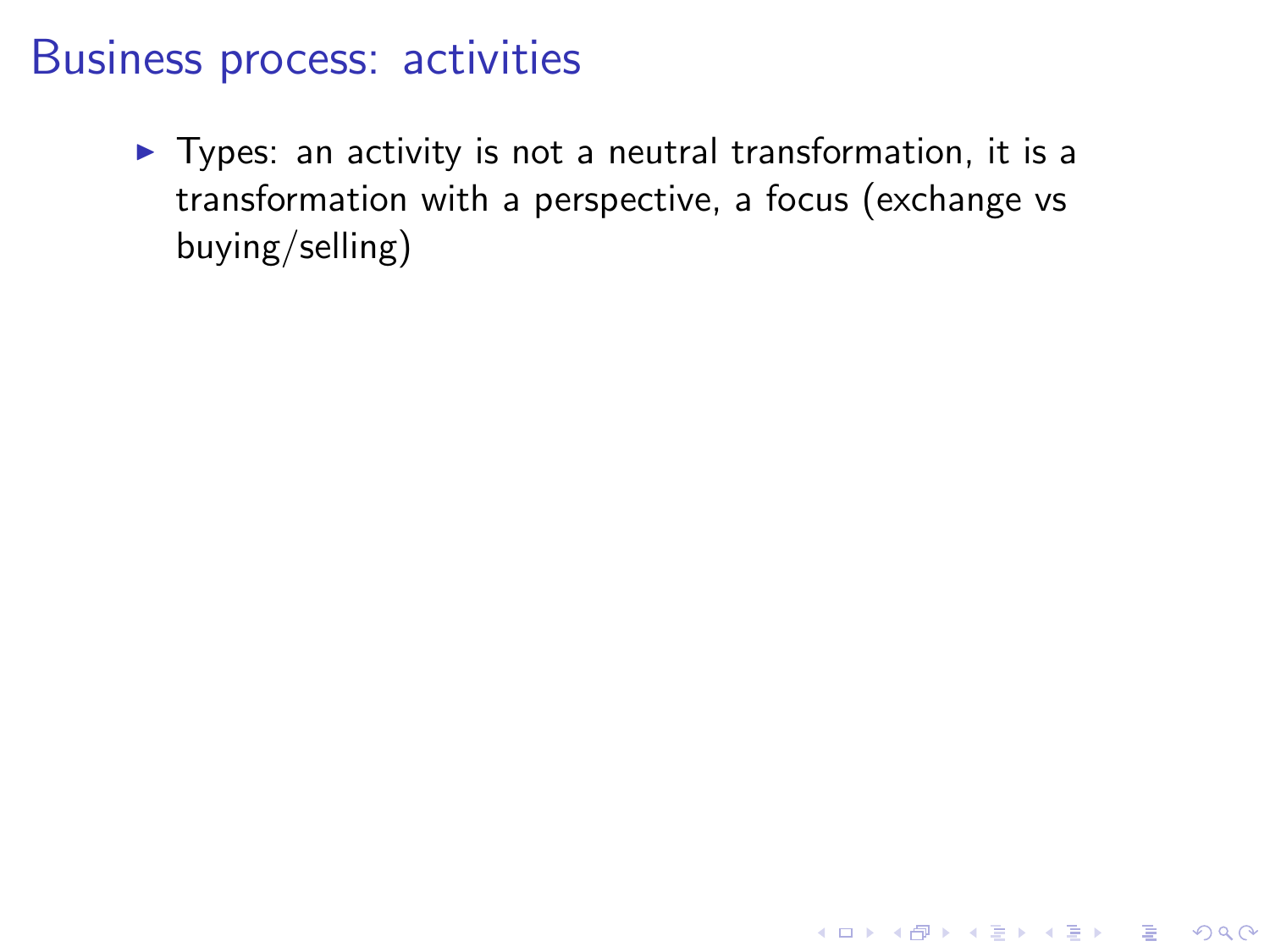### <span id="page-11-0"></span>Business process: activities

- $\triangleright$  Types: an activity is not a neutral transformation, it is a transformation with a perspective, a focus (exchange vs buying/selling)
- Internal structure: the perspective on the transformation takes some elements are more relevant ("prepare a letter (for...)": agent, letter, content, time, device, location...). Some elements are 'transformers' and others are 'transformed' but this is more complex than the usual device-centric view due to the epistemic state.

4 D > 4 P + 4 B + 4 B + B + 9 Q O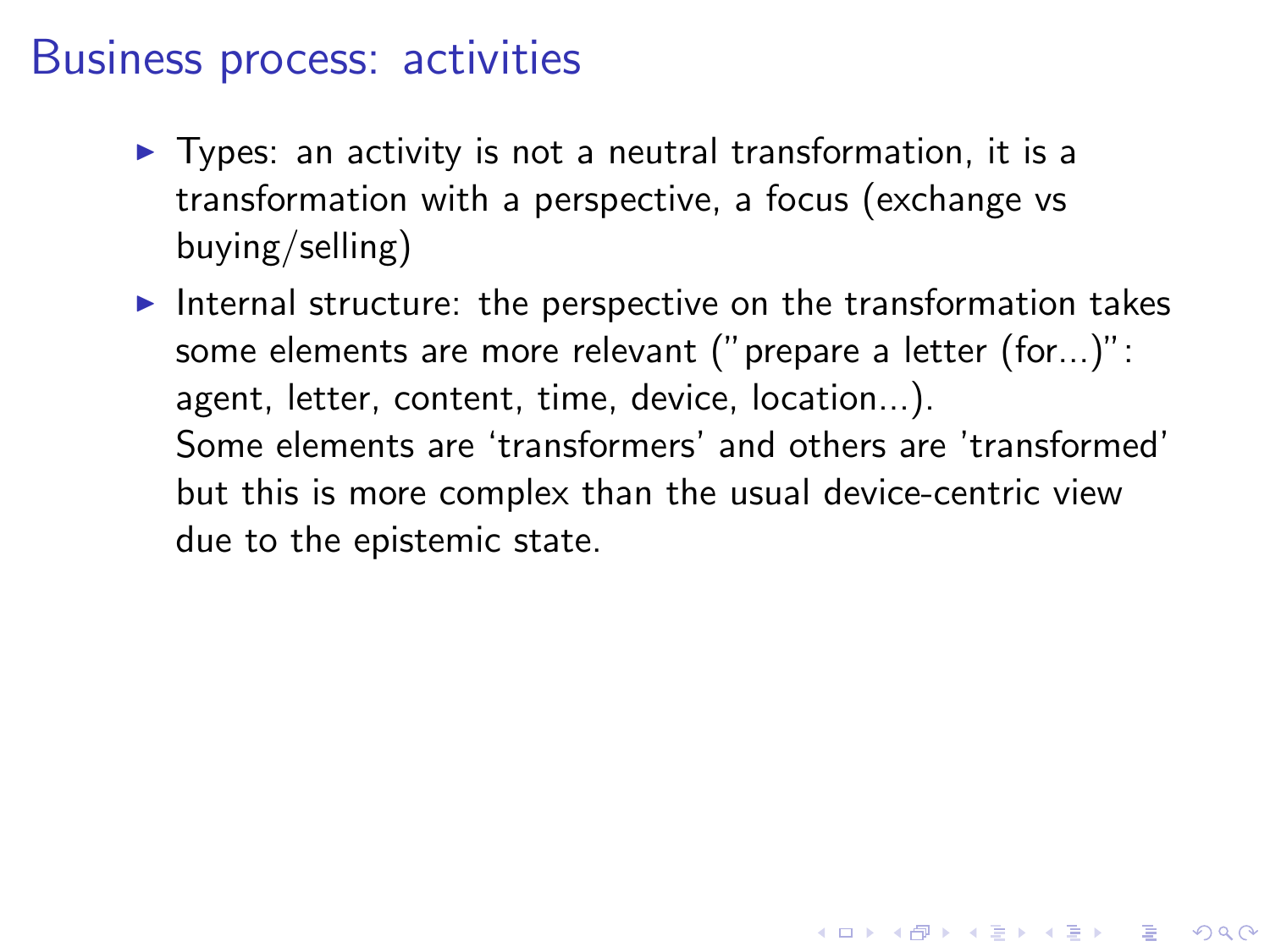### <span id="page-12-0"></span>Business process: activities

- $\triangleright$  Types: an activity is not a neutral transformation, it is a transformation with a perspective, a focus (exchange vs buying/selling)
- Internal structure: the perspective on the transformation takes some elements are more relevant ("prepare a letter (for...)": agent, letter, content, time, device, location...). Some elements are 'transformers' and others are 'transformed' but this is more complex than the usual device-centric view due to the epistemic state.
- $\blacktriangleright$  Subsets 1: activity 'device cleaning' (e.g. in a lab process) may have a 'role' for other activities, its meaning changes if done before, after or independently from an analysis.

- Subsets 2: the link from "prepare an order" to "get the director's signature" assumes that the second activity is understood in the context of the first. For this we need to have the focus of both and the link has [to](#page-11-0) [be](#page-13-0)[fo](#page-10-0)[cu](#page-13-0)[s-](#page-0-0)[de](#page-13-0)[pe](#page-0-0)[nd](#page-13-0)[en](#page-0-0)[t.](#page-13-0)